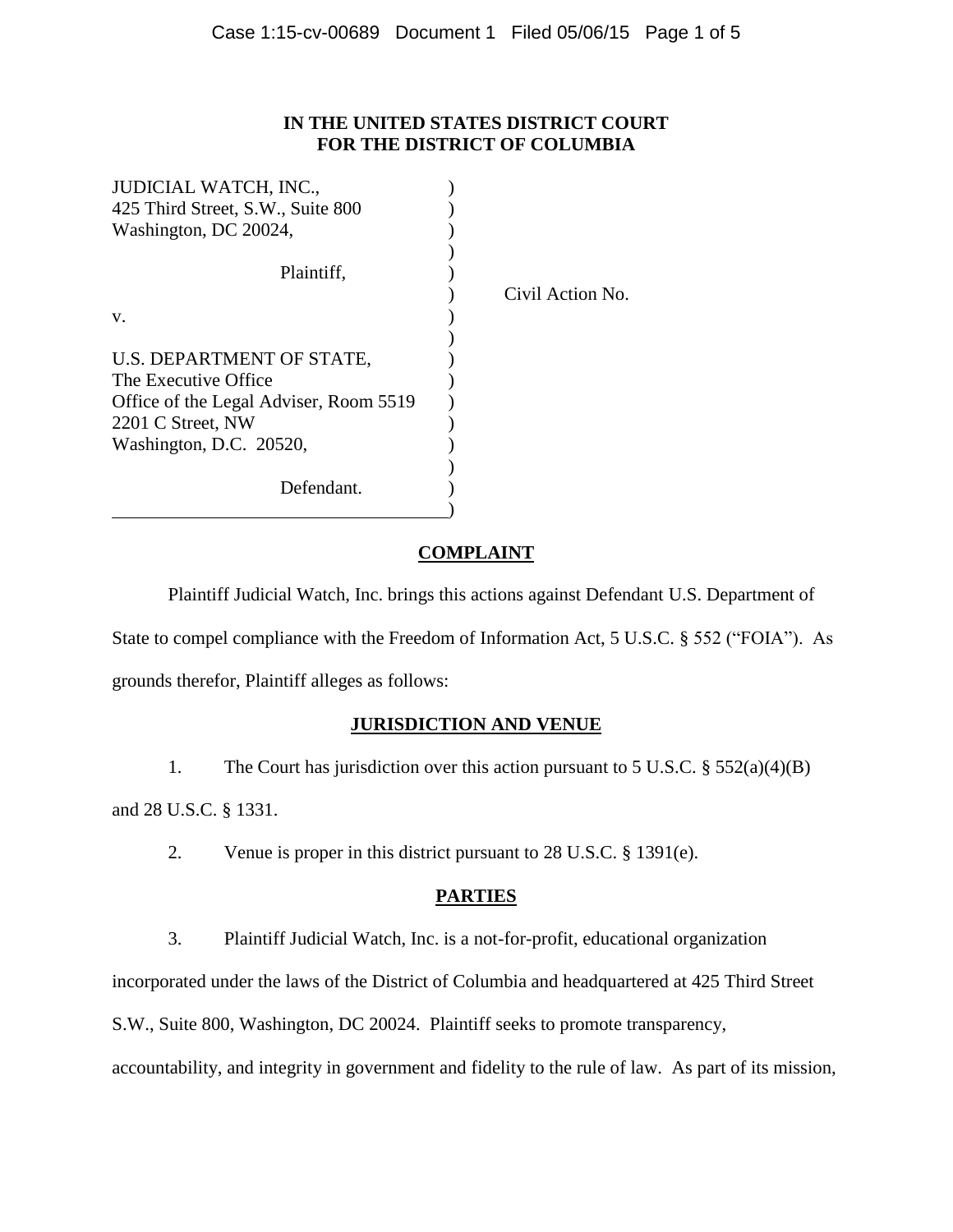### Case 1:15-cv-00689 Document 1 Filed 05/06/15 Page 2 of 5

Plaintiff regularly requests records from federal agencies pursuant to FOIA. Plaintiff analyzes

the responses and disseminates its findings and the requested records to the American public to

inform them about "what their government is up to."

4. Defendant U.S. Department of State is an agency of the United States

Government and is headquartered at 2201 C Street NW, Washington, D.C. 20520. Defendant has possession, custody, and control of records to which Plaintiff seeks access.

## **STATEMENT OF FACTS**

5. On March 6, 2015, Plaintiff submitted a FOIA request to Defendant, by facsimile and certified mail, seeking access to the following:

Any and all records concerning, regarding, or relating to the use of a non- "state.gov" email address by former Secretary of State Hillary Rodham Clinton. Such records include, but are not limited to, records concerning security, classification, preservation, and compliance with the Federal Records Act and/or the Freedom of Information Act.

The timeframe for this request is January 20, 2009 to February 20, 2009.

6. According to Plaintiff's facsimile transmission report, Defendant received the

FOIA request by facsimile on March 6, 2015 at 2:24 p.m. The U.S. Postal Service provided

Plaintiff a Domestic Return Receipt signed by Defendant's agent showing that Defendant also

received the request by certified mail on March 16, 2015.

7. Defendant subsequently acknowledged receipt of the request and assigned the

request Case Control Number F-2015-05052.

8. On March 9, 2015, Plaintiff submitted a second FOIA request to Defendant, by

facsimile and certified mail, seeking access to the following:

Any and all communications between officials, officers, or employees of the Department of State and officials, officers, or employees of the White House and/or Executive Office of the President concerning, regarding, or relating to the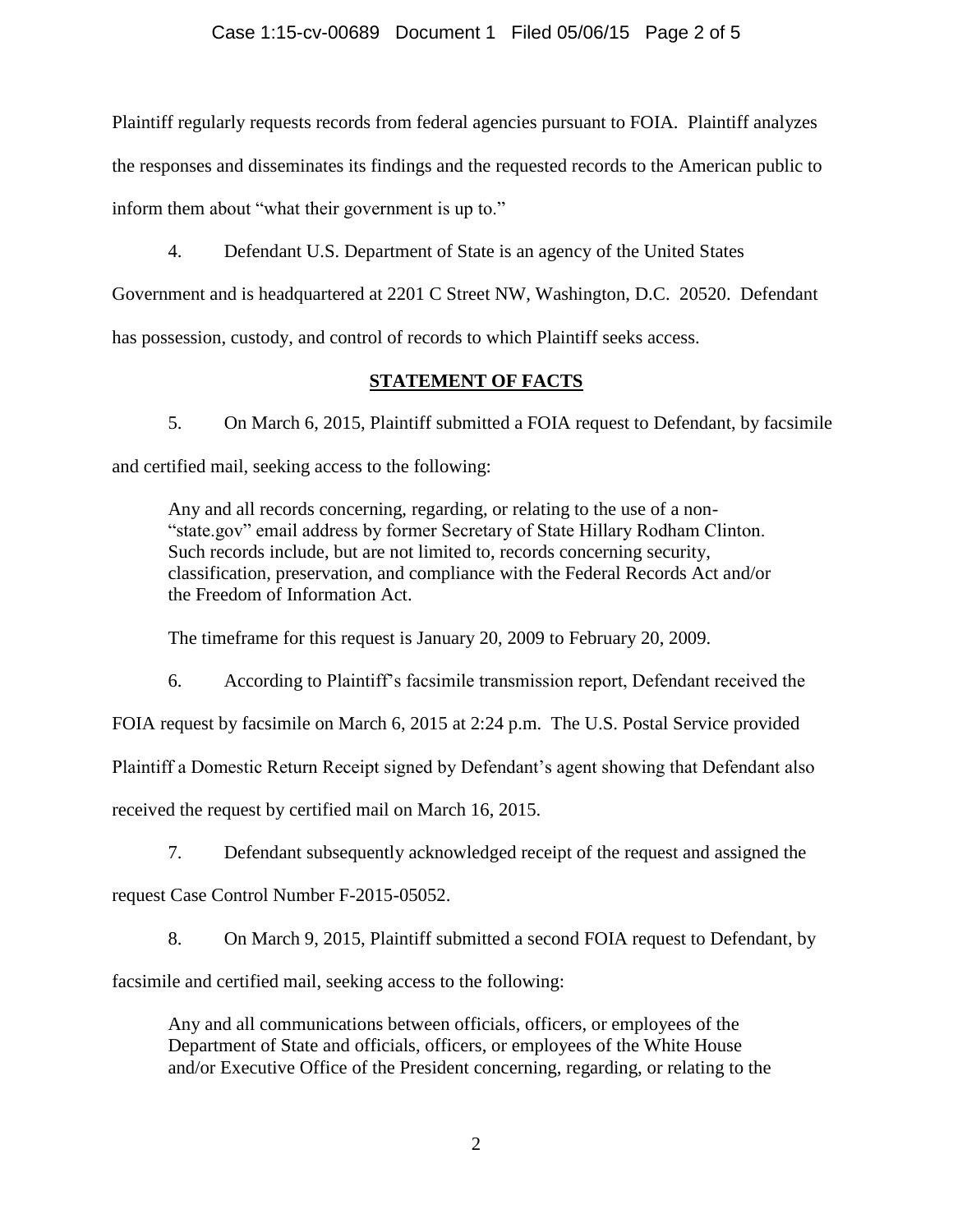### Case 1:15-cv-00689 Document 1 Filed 05/06/15 Page 3 of 5

use of non-"state.gov" email addresses by former Secretary of State Hillary Clinton.

The timeframe for this request is June 1, 2014 to the present.

9. According to Plaintiff's facsimile transmission report, Defendant received the

FOIA request by facsimile on March 9, 2015 at 11:07 a.m. The U.S. Postal Service provided

Plaintiff a Domestic Return Receipt signed by Defendant's agent showing that Defendant also

received the request by certified mail on March 16, 2015.

10. Defendant subsequently acknowledged receipt of the request and assigned the request Case Control Number F-2015-05473.

11. On March 9, 2015, Plaintiff submitted a third FOIA request to Defendant via certified mail, return receipt requested, seeking access to the following:

Any and all records in the possession or under the control of the State Department related to expenses incurred in the creation, maintenance and/or use of the clintonemail.com email server domain, including but not limited to, expenses for hardware, software, registration fees, account maintenance fees, and security products and services.

12. The U.S. Postal Service provided Plaintiff a Domestic Return Receipt signed by Defendant's agent showing that Defendant received the request by certified mail on March 17, 2015.

13. Defendant subsequently acknowledged receipt of the request and assigned the

request Case Control Number F-2015-05776.

14. Pursuant to 5 U.S.C. § 552(a)(6)(A)(i), Defendant was required to determine whether to comply with the request within twenty (20) working days and to notify Plaintiff immediately of its determination, the reasons therefor, and the right to appeal any adverse determination.

3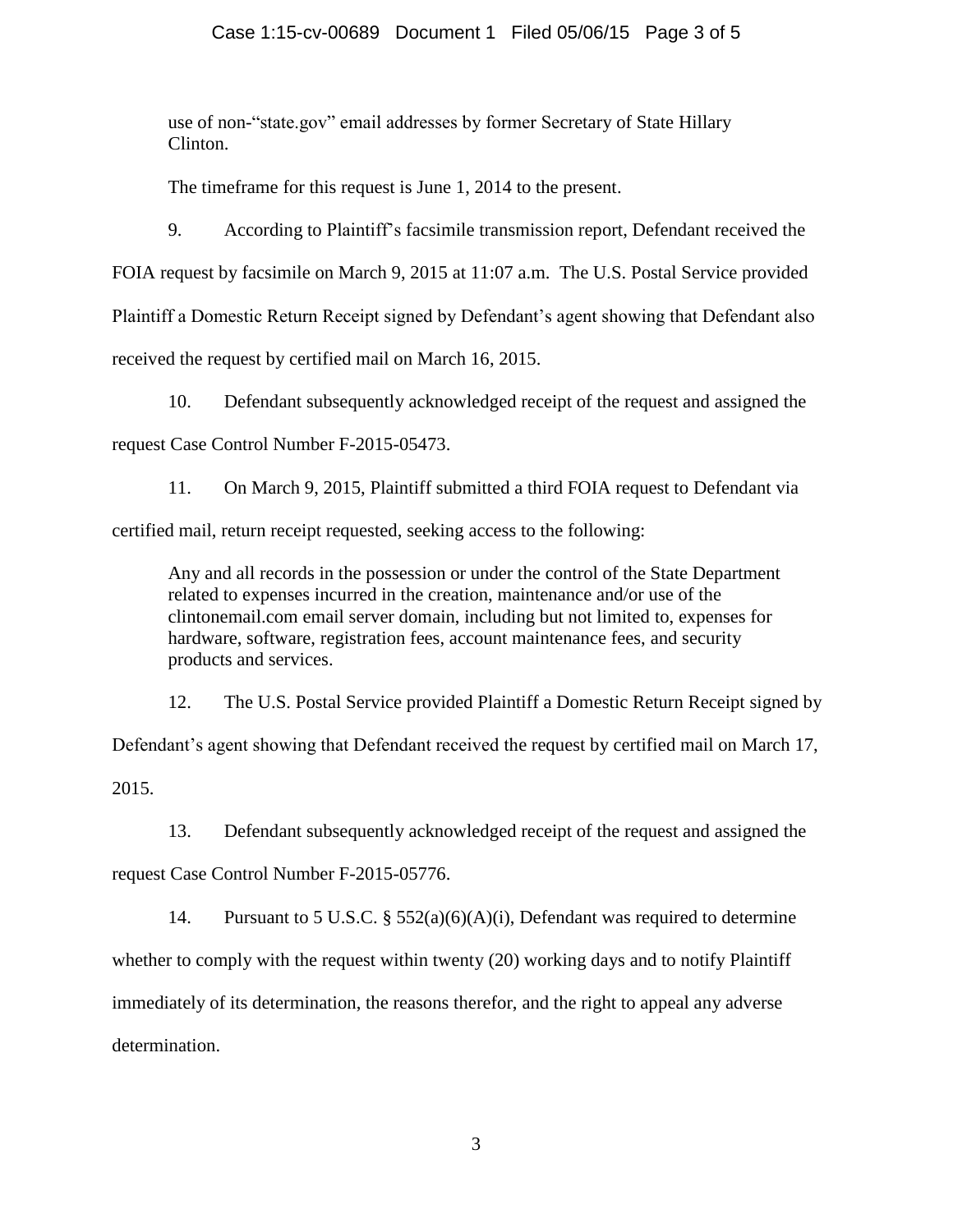#### Case 1:15-cv-00689 Document 1 Filed 05/06/15 Page 4 of 5

15. Defendant's determinations regarding Plaintiff's requests were due by April 14, 2015 at the latest.

16. As of the date of this complaint, Defendant has failed to: (i) determine whether to comply with the requests; (ii) notify Plaintiff of any such determination or the reasons therefor; (iii) advise Plaintiff of the right to appeal any adverse determinations; or (iv) produce the requested records or otherwise demonstrate that the requested records are exempt from production.

17. Because Defendant has failed to comply with the time limit set forth in 5 U.S.C. §  $552(a)(6)(A)$ , Plaintiff is deemed to have exhausted any and all administrative remedies pursuant to 5 U.S.C.  $\S$  552(a)(6)(C).

### **COUNT 1 (Violation of FOIA, 5 U.S.C. § 552)**

18. Plaintiff realleges paragraphs 1 through 17 as if fully stated herein.

19. Defendant is unlawfully withholding records requested by Plaintiff pursuant to 5 U.S.C. § 552.

20. Plaintiff is being irreparably harmed by reason of Defendant's unlawful withholding of records responsive to Plaintiff's FOIA requests, and Plaintiff will continue to be irreparably harmed unless Defendant is compelled to conform its conduct to the requirements of the law.

WHEREFORE, Plaintiff respectfully requests that the Court: (1) order Defendant to conduct a search for any and all responsive records to Plaintiff's FOIA requests and demonstrate that it employed search methods reasonably likely to lead to the discovery of records responsive to Plaintiff's FOIA requests; (2) order Defendant to produce, by a date certain, any and all nonexempt records to Plaintiff's FOIA requests and a *Vaughn* index of any responsive records

4